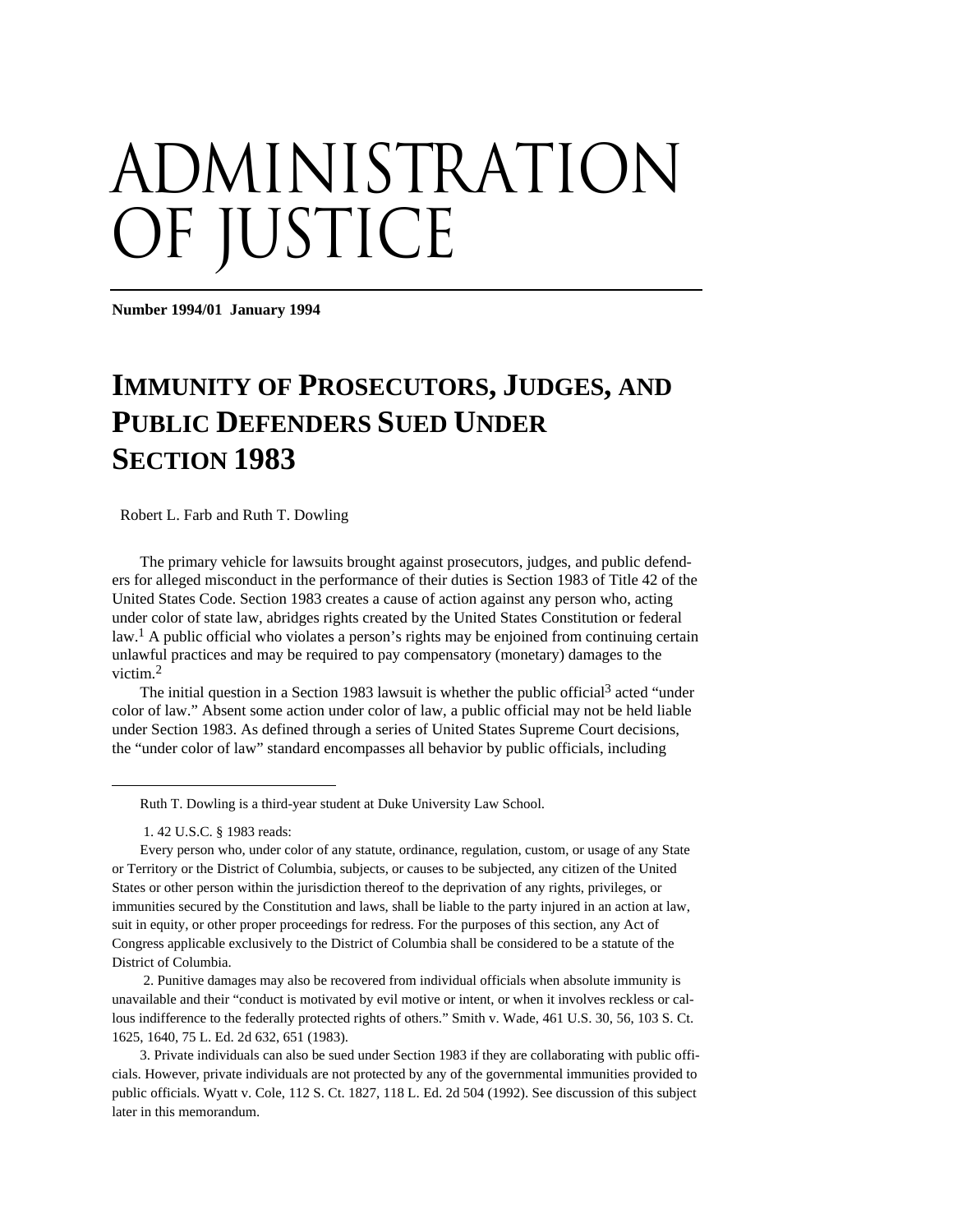unauthorized illegal acts  $4$  that are "clothed with the authority of state law."5 Those within this broad framework have included a private physician who provided medical services to prison inmates under a state contract<sup>6</sup> and an administrator of a state mental health facility.<sup>7</sup> In certain circumstances, even off-duty law-enforcement personnel may act under color of state law.8

There is one group of state officials, however, who are shielded in most instances from lawsuits under Section 1983: public defenders. The United States Supreme Court in *Polk County v. Dodson* ruled that a public defender, who serves a client in an inherently adversary relationship with the government, does not act under color of state law when "performing a lawyer's traditional functions as counsel to a [criminal] defendant."9 The Court acknowledged, however, that a public defender sometimes is a state actor outside the adversarial courtroom setting: for example, when hiring and firing employees.<sup>10</sup>

Even though judges, prosecutors, and sometimes public defenders act under color of law, they are not automatically subject to liability under Section 1983. The United States Supreme Court has ruled that the United States Congress did not intend to abrogate certain immunities developed at common law when it enacted Section 1983, because those immunities ensure independent decision making by public officials. Essentially, some tasks are so vital to the public interest that they must be carried out without fear of lawsuits. Courts, therefore, grant absolute immunity from suits for monetary damages to public officials performing judicial and prosecutorial tasks. (Neither prosecutors nor judges have immunity from declara-

4. Monroe v. Pape, 365 U.S. 167, 81 S. Ct. 473, 5 L. Ed. 2d 492 (1961).

1

5. United States v. Classic, 313 U.S. 299, 326, 61 S. Ct. 1031, 1043, 85 L. Ed. 1368, 1383 (1941).

6. West v. Atkins, 487 U.S. 42, 108 S. Ct. 2250, 101 L. Ed. 2d 40 (1988).

7. O'Connor v. Donaldson, 422 U.S. 563, 95 S. Ct. 2486, 45 L. Ed. 2d 396 (1975).

8. *See* MARTIN A. SCHWARTZ & JOHN E. KIRKLIN, SECTION 1983 LITIGATION: CLAIMS, DEFENSES, AND FEES § 5.5 (2d ed. 1991).

9. 454 U.S. 312, 325, 102 S. Ct. 445, 453, 70 L. Ed. 2d 509, 521 (1981). Note, however, that public defenders are state actors under the Fourteenth Amendment's equal protection clause when they exercise peremptory challenges. *See* Georgia v. McCollum, 505 U.S. \_\_\_, 112 S. Ct. 2348, 120 L. Ed. 2d 33 (1992); Batson v. Kentucky, 476 U.S. 79, 106 S. Ct. 1712, 90 L. Ed. 2d 69 (1986).

10. Branti v. Finkel, 445 U.S. 507, 100 S. Ct. 1287, 63 L. Ed. 2d 574 (1980).

tory or injunctive relief—see the discussion of this issue under Judicial Immunity later in this memorandum.) $11$ 

Judges and prosecutors are not always immune from Section 1983 lawsuits, however. In deciding immunity questions, courts focus on the *function* or *task* performed by a public official, not the *title* an official holds. For example, a judge performing a nonjudicial act will not be given absolute immunity. If absolute immunity is not provided, however, the public official may still be protected by qualified immunity, which shields conduct that does not "violate clearly established statutory or constitutional rights of which a reasonable person would have known."12

Courts have had difficulty in determining which tasks should be categorized as judicial or prosecutorial and thus qualify for absolute, as opposed to qualified, immunity. This memorandum discusses the case law on immunities applicable to prosecutors, judges, and public defenders, and attempts to classify the level of protection for each group depending on the function performed.

#### **I. Prosecutorial Immunity**

#### **A. United States Supreme Court Cases**

In the 1976 case *Imbler v. Pachtman*, the United States Supreme Court recognized that prosecutors had absolute immunity from Section 1983 lawsuits under certain circumstances.13 The Court ruled that a prosecutor, alleged to have knowingly used perjured testimony and to have willfully suppressed exculpatory evidence during trial,  $14$  was absolutely immune from a Section 1983 lawsuit for money damages. The Court first compared the case to a malicious prosecution lawsuit under common law (initiating a prosecution without probable cause), from which prosecutors were absolutely immune, and reasoned that allowing such suits under Section 1983 would inhibit—to the detriment of the public good—a prosecutor's ability to

14. However, prosecutors do not have absolute immunity if they willfully suppress exculpatory evidence that they discover after conviction if they are not then participating in postconviction proceedings. Houston v. Partee, 978 F.2d 362 (7th Cir.), cert. denied, 113 S. Ct. 1647, 123 L. Ed. 2d 269 (1992).

1

<sup>11.</sup> As will be discussed later, attorney's fees and costs may be awarded when a court grants injunctive relief.

<sup>12.</sup> Harlow v. Fitzgerald, 457 U.S. 800, 818, 102 S. Ct. 2727, 2738, 73 L. Ed. 2d 396, 410 (1982).

<sup>13. 424</sup> U.S. 409, 96 S. Ct. 984, 47 L. Ed. 2d 128 (1976).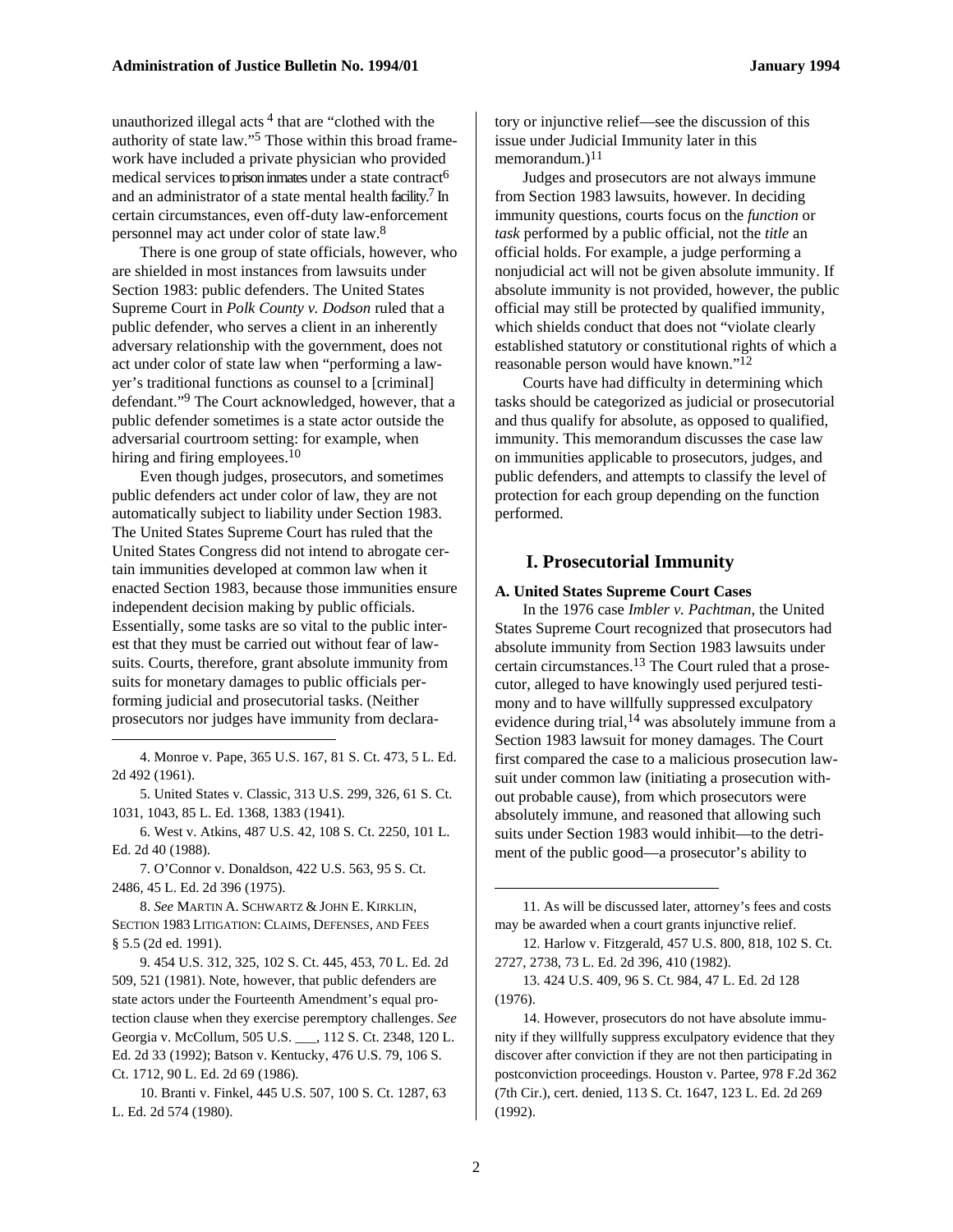exercise independent judgment.15 The Court also was persuaded that other checks on prosecutorial misconduct, including criminal prosecution and professional discipline, were sufficient deterrents.16

After examining comparable common-law immunities, the Court established what has since become known as the "function test." That test draws a distinction between (1) prosecutorial functions and (2) investigative or administrative functions. In *Imbler,* the Court stated that absolute immunity applied to prosecutorial conduct "intimately associated with the judicial phase of the criminal process."17 The Court left undecided whether any other actions would warrant absolute immunity. Little guidance was provided in drawing the line between prosecutorial and investigative or administrative functions, except that the Court cited some examples of prosecutorial acts entitled to absolute immunity: decisions involving who and when to prosecute, which witnesses to call, and whether to present a case to a grand jury.

In 1985, the Court ruled in *Mitchell v. Forsyth* that former Attorney General John Mitchell was entitled only to qualified immunity for his authorization of a warrantless wiretap.<sup>18</sup> The Court found that such conduct—which Mitchell asserted was a "national security function" of his office—was not a prosecutorial function and therefore was not protected by absolute immunity. Again, however, the Court's analysis provided little assistance to lower courts that were struggling to classify conduct by prosecutors as prosecutorial, investigative, or administrative.

It was not until 1991 that the Court in *Burns v. Reed* squarely confronted the distinction between the functions.19 The Court accepted the case for review because lower courts disagreed whether a prosecutor's legal advice to law-enforcement officers about the legality of prospective investigative conduct was prosecutorial and therefore entitled to absolute immunity. The prosecutor in the case had allegedly advised police officers that they could hypnotize a woman, whom they suspected had shot her two children, to determine if she had a multiple personality disorder even though there was no evidence that she was mentally ill or that she had committed the crime. As a result of the hypnosis "findings," the woman was arrested—based on the prosecutor's advice that probable cause existed—and spent four months in a mental

1

institution, only to be discharged because medical experts could not find anything wrong with her.<sup>20</sup> The case also presented another issue: Was the prosecutor's participation in a court hearing (with a judge presiding) to obtain a search warrant a prosecutorial function that warranted absolute immunity?<sup>21</sup> The plaintiff had alleged that the prosecutor elicited misleading testimony from a witness during that hearing.

*Burns* clarified the distinction drawn in *Imbler*. It ruled that absolute immunity applies to an advocate's activities in preparing for the initiation of a prosecution or to an advocate's participation in judicial proceedings—these are prosecutorial functions. Activities unrelated to such advocacy functions, the Court reasoned, were not protected by absolute immunity at common law, are not closely related to the judicial process, and are typically performed by lawenforcement officers who receive only qualified immunity.22 The Court could not justify providing different immunities for the same act simply because the act was performed by a government official with a different title.

In analyzing the two allegations under the function test, the *Burns* Court ruled that the prosecutor's participation in the court hearing to obtain a search warrant was entitled to absolute immunity.<sup>23</sup> However, giving advice to law-enforcement officers that there was probable cause to arrest was only protected by qualified immunity. The Court found that absolute immunity extended at common law to "any hearing before a tribunal which performed a judicial function," but there was no such immunity for giving advice to law-enforcement officers. A prosecutor assumes the role of a state's advocate in a court hearing when presenting evidence before a judge. However, giving advice to a law-enforcement officer during the investigation of a crime does not constitute advocacy, and it

21. The Court carefully noted that the plaintiff was not challenging the prosecutor's motivation in seeking the search warrant or his conduct outside the courtroom involving the warrant. Therefore the Court did not decide whether absolute or qualified immunity would apply to those activities.

22. *Burns*, 111 S. Ct. at 1944, 114 L. Ed. 2d at 564.

23. A prosecutor is also absolutely immune when appearing before a judicial official to present evidence in support of an application for an arrest warrant, insofar as the prosecutor acts as the state's advocate in presenting evidence and arguing the law. However, a prosecutor has only qualified immunity for preparing an affidavit for an arrest warrant or presenting the affidavit as true to a judicial official. Kohl v. Casson, 5 F.3d 1141 (8th Cir. 1993).

<sup>15.</sup> *Imbler* at 423, 96 S. Ct. at 991, 47 L. Ed. 2d at 139. 16. *Id.* at 429, 96 S. Ct. at 994, 47 L. Ed. 2d at 142Ð43. 17. *Id.* at 430, 96 S. Ct. at 995, 47 L. Ed. 2d at 143.

<sup>18. 472</sup> U.S. 511, 105 S. Ct. 2806, 86 L. Ed. 2d 411

<sup>(1985).</sup> 

<sup>19. 111</sup> S. Ct. 1934, 114 L. Ed. 2d 547 (1991).

<sup>20.</sup> *Id.* at 1937, 114 L. Ed. 2d at 556.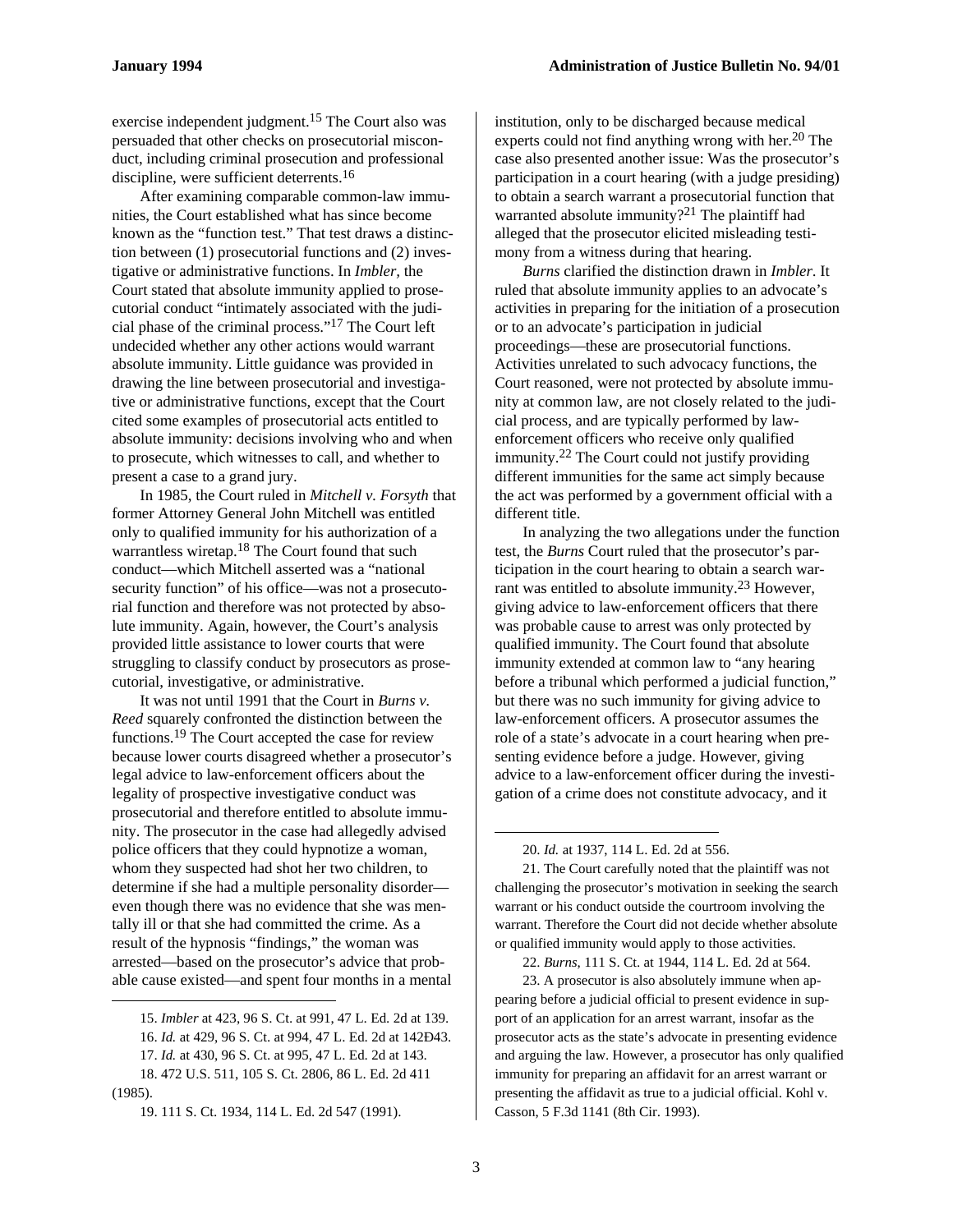is not intimately associated with the judicial phase of the criminal process.

In 1993, the Court in *Buckley v. Fitzsimmons*  again clarified the line between prosecutorial and investigative or administrative functions.24 The plaintiff in *Buckley*, charged with a highly publicized rape and murder of an eleven-year-old girl, spent three years in prison before all charges were dropped and he was released. He alleged that the prosecutor, who was involved in a primary election at the time of his alleged misconduct, fabricated evidence during the preliminary investigation of the case and lied about the plaintiff in a press conference to convince voters that he was putting criminals behind bars.

Applying the function test to the claim that the prosecutor had manufactured false evidence, the Court denied absolute immunity. Because the prosecutor admitted that at the time of the alleged misconduct he had no probable cause to arrest the suspect, the Court concluded that he was not acting as an advocate for the state. Instead the "mission . . . was entirely investigative in character."25 The Court added that a prosecutor is not only denied absolute immunity when there is no probable cause to arrest, but there is also no guarantee that all actions taken after probable cause exists will be afforded absolute immunity.26

The Court also refused to grant absolute immunity for the prosecutor's statements during his public announcement of the indictment. Employing the same historical analysis as in *Burns*, the Court found no common-law immunity for public statements. Further, the Court reasoned that a prosecutor is not functioning as an advocate for the state in a press conference and noted that other executive officials are only afforded qualified immunity when dealing with the news media. Finally, the Court noted that it did not believe that denying absolute immunity would lead to vexatious litigation hindering a prosecutor's ability to function effectively.

These four cases have articulated the current standard employed by the Court in prosecutorial immunity cases. In sum, the function test labels the particular conduct as prosecutorial, investigative, or administrative and thus determines its level of immunity. The primary issues in assessing and defining the type of conduct are as follows:

1. Was the activity accorded immunity at common law, and—if so—is absolute immunity compatible with the purpose of Section 1983?

1

- 2. Does the activity place the prosecutor in the role of an advocate for the state?
- 3. Is the activity "intimately associated with the judicial phase of the criminal process"?
- 4. Will the denial of absolute immunity lead to a risk of vexatious litigation?

#### **B. Lower Court Rulings**

While the United States Supreme Court was engaged in the slow process of developing a framework for analyzing prosecutorial immunity cases, the lower courts were flooded with claims. Therefore the bulk of the case law drawing distinctions among administrative, investigative, and prosecutorial functions comes from federal circuit courts of appeals and federal district courts.

#### *1. When Absolute Immunity Has Been Granted* **Misconduct during the decision to initiate a**

**prosecution.** Federal courts agree that the purpose of Section 1983 was not to override a prosecutor's common-law immunity to malicious prosecution suits. Hence a prosecutor is absolutely immune for initiating a criminal prosecution in bad faith and without probable cause; $27$  failing to initiate a criminal prosecution based on prejudice against the victim;28 committing misconduct during grand jury proceedings;<sup>29</sup> failing to charge a crime even when ordered to do so by a

27. Day v. Morgenthau, 909 F.2d 75 (2d Cir. 1990); Williams v. Hartje, 827 F.2d 1203 (8th Cir. 1987) (participating in coroner's inquest); Joseph v. Patterson, 795 F.2d 549 (6th Cir. 1986), *cert. denied*, 481 U.S. 1023, 107 S. Ct. 1910, 95 L. Ed. 2d 516 (1987) (obtaining issuance of criminal complaints and arrest warrants); Timmerman v. Brown, 528 F.2d 811 (4th Cir. 1975); Kulwicki v. Dawson, 969 F.2d 1454 (3d Cir. 1992).

28. Woolfolk v. Thomas, 725 F. Supp. 1281 (N.D.N.Y. 1989) (court also rules that decision not to investigate is the same as the decision not to prosecute, providing the prosecutor with absolute immunity); Dohaish v. Tooley, 670 F.2d 934 (10th Cir.), *cert. denied*, 459 U.S. 826, 103 S. Ct. 60, 74 L. Ed. 2d 63 (1982). *See also* Gan v. City of New York, 996 F.2d 522 (2d Cir. 1993) (failure to institute charge).

29. Fields v. Soloff, 920 F.2d 1114 (2d Cir. 1990); Rose v. Bartle, 871 F.2d 331 (3d Cir. 1989) (instituting grand jury proceedings without investigation and without good faith belief that any wrongdoing occurred); Baez v. Hennessey, 853 F.2d 73 (2d Cir.), cert. denied, 488 U.S. 1014, 109 S. Ct. 805, 102 L. Ed. 2d 796 (1988) (signing erroneous indictment that grand jury did not return); Gray v. Bell, 712 F.2d 490 (D.C. Cir. 1983), cert. denied, 465 U.S. 1100, 104 S. Ct. 1593, 80 L. Ed. 2d 125 (1984).

<sup>24. 113</sup> S. Ct. 2606, 125 L. Ed. 2d 209 (1993).

<sup>25.</sup> *Id.* at 2616, 125 L. Ed. 2d at 227.

<sup>26.</sup> *Id.* n.5.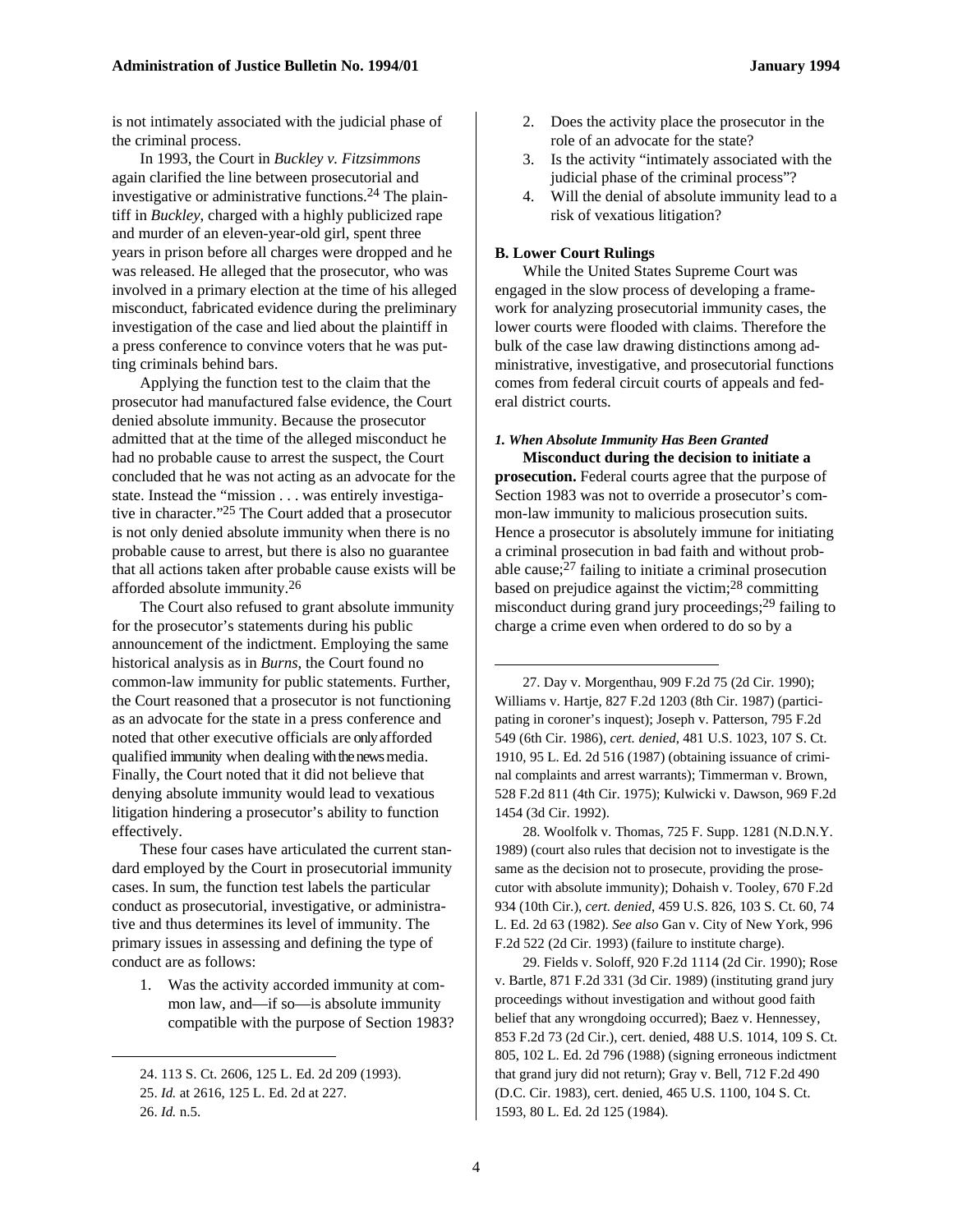court;30 committing misconduct in initiating an *in rem* civil proceeding to forfeit criminal property;  $31$  and denying an indicted defendant admission into a rehabilitation program in lieu of a trial.<sup>32</sup>

**Misconduct directly connected to a pending criminal charge.** The Supreme Court in *Buckley v. Fitzsimmons* noted that, even after probable cause to arrest exists and a charge is brought against a defendant, the function test still must be used to assess conduct for immunity purposes.33 In applying the function test, lower courts have granted absolute immunity to a variety of activities before and during trial that are related to prosecuting a particular charge. Activities accorded absolute immunity include misconduct in dismissing criminal charges in exchange for the waiver of a defendant's right to bring a civil lawsuit;  $34$ misconduct in advocating the amount of bail that a defendant must post;35 misconduct in initiating contempt proceedings against a suspect;<sup>36</sup> misconduct during the plea-bargaining process;<sup>37</sup> arranging cash payments to prospective witnesses in exchange for perjured testimony;<sup>38</sup> threatening prospective witnesses to influence their testimony;<sup>39</sup> questioning witnesses to decide whether to bring a charge;  $40$ making improper comments or arguments to a jury;  $41$  $\overline{a}$ 

30. Webster v. Gibson, 913 F.2d 510 (8th Cir. 1990).

31. Schrob v. Catterson, 948 F.2d 1402 (3d. Cir. 1991). 32. Davis v. Grusemeyer, 996 F.2d 617 (3d Cir. 1993).

33. 113 S. Ct. 2606, 2616 n.5, 125 L. Ed. 2d 209, 227 (1993).

34. Schloss v. Bouse, 876 F.2d 287 (2d Cir. 1989); Hammond v. Bales, 843 F.2d 1320 (10th Cir. 1988); Haynesworth v. Miller, 820 F.2d 1245 (D.C. Cir. 1987).

35. Myers v. Morris, 810 F.2d 1437 (8th Cir.), *cert. denied*, 484 U.S. 828, 108 S. Ct. 97, 98 L. Ed. 2d 58 (1987).

36. Barrv. Abrams, 810 F.2d 358 (2d Cir. 1987).

37. Myers v. Morris, 810 F.2d 1437 (8th Cir.), *cert. denied*, 484 U.S. 828, 108 S. Ct. 97, 98 L. Ed. 2d 58 (1987); Taylor v. Kavanaugh, 640 F.2d 450 (2d Cir. 1981) (lying to a defendant during plea negotiations); Tarter v. Hury, 646 F.2d 1010 (5th Cir. 1981) (coercing a guilty plea); McGruder v. Necaise, 733 F.2d 1146 (5th Cir. 1984) (offering to drop charges if civil suit dropped).

38. Stokes v. City of Chicago, 660 F. Supp. 1459 (N.D. Ill. 1987).

39. Williams v. Hartje, 827 F.2d 1203 (8th Cir. 1987); Lee v. Willins, 617 F.2d 320 (2d Cir.), *cert. denied*, 449 U.S. 861, 101 S. Ct. 165, 66 L. Ed. 2d 78 (1980).

40. Myers v. Morris, 810 F.2d 1437 (8th Cir.), *cert. denied*, 484 U.S. 828, 108 S. Ct. 97, 98 L. Ed. 2d 58 (1987); Hunt v. Jaglowski, 926 F.2d 689 (7<sup>th</sup> Cir. 1991).

41. Mills v. Criminal District Court #3, 837 F.2d 677 (5th Cir. 1988).

improperly freezing assets of racketeering defendants;42 and seeking a warrant for the arrest of a defendant against whom charges have been filed (but a prosecutor would have only qualified immunity for advice to officers that there was probable cause to arrest a person).43

The Fourth Circuit Court of Appeals ruled in 1990 that a prosecutor's participation in executing a postindictment search warrant was covered by absolute immunity.44 Although the plaintiff argued that the search was simply "a foray seeking narcotics or other evidence of further criminal activity," the court found no evidence to contradict the prosecutor's contention that he was legitimately searching for evidence to prosecute the specific indictment.45 It is possible that this ruling is no longer valid after the *Buckley* ruling which stated that "when the functions of prosecutors and detectives are the same . . . the immunity that protects them is also the same."46 However, an argument can be made that because the search occurred postindictment and was intended to gather evidence for a pending prosecution, the prosecutor was acting as "an advocate" under *Buckley*. 47

It is unclear after Buckley when a prosecutor will be protected by absolute immunity after a probable cause determination. However, statements in Buckley would indicate a prosecutor will be protected by absolute immunity any time after a probable cause determination if the prosecutor is acting as an advocate in conducting a search—rather than an investigator—or is "preparing for trial" against a defendant.<sup>48</sup>

42. Ehrlich v. Guiliani, 910 F.2d 1220 (4th Cir. 1990). *See also* Schrob v. Catterson, 948 F.2d 1402 (3d Cir. 1991).

43. Lerwill v. Joslin, 712 F.2d 435 (10th Cir. 1983); Barr v. Abrams, 810 F.2d 358 (2d Cir. 1987); Joseph v. Patterson, 795 F.2d 549 (6th Cir. 1986), *cert. denied*, 481 U.S. 1023, 107 S. Ct. 1910, 95 L. Ed. 2d 516 (1987); Kohl v. Casson, 5 F.3d 1141 (8th Cir. 1993). Unlike in court systems in other states, North Carolina prosecutors do not file charges and then seek an arrest warrant against a defendant (other than when a case begins with an indictment and a judicial official issues an order for arrest). If a North Carolina prosecutor advises a law-enforcement officer that there is sufficient evidence to charge and to arrest a person, that advice is entitled only to qualified immunity under *Burns v. Reed*, discussed in the preceding text.

44. Pachaly v. City of Lynchburg, 897 F.2d 723 (4th Cir. 1990).

45. *Id.* at 727.

46. Buckley v. Fitzsimmons, 113 S. Ct. 2606, 2617, 125 L. Ed. 2d 209, 227 (1993).

47. *Id*. At 2616, 125 L. Ed. 2d at 227. 48. *Id.*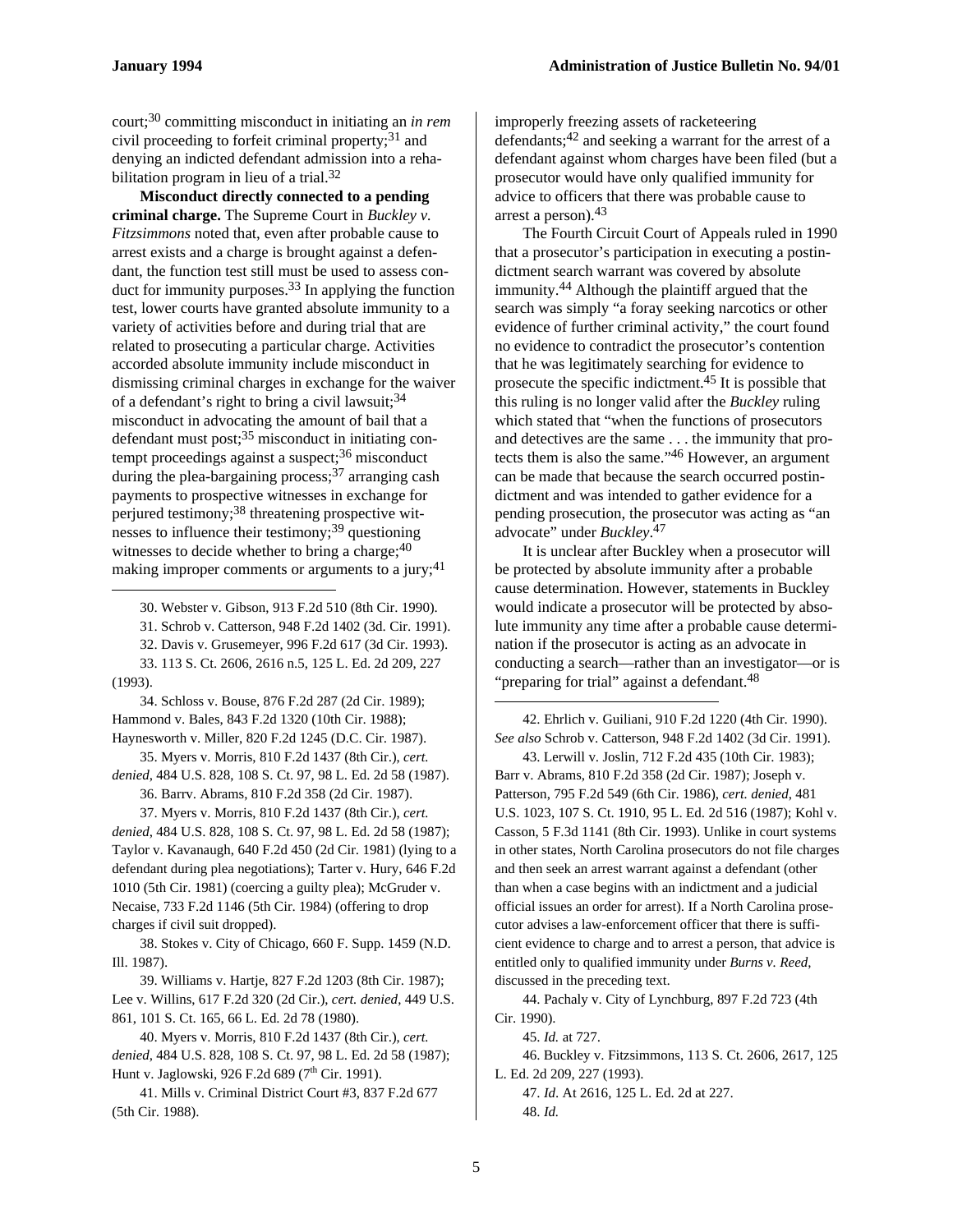Post-trial misconduct. Many prosecutorial activities undertaken after trial are also protected by absolute immunity. Again, a court will employ the function test to determine whether these activities are "intimately associated with the judicial phase of the criminal process." Prosecutorial functions entitled to absolute immunity include misconduct in opposing a defendant's petition for a writ of habeas corpus;  $49 \text{ in}$ initiating contempt proceedings;  $50$  and in urging denial of parole or executive clemency.51

A 1992 case illustrates the fine line between absolute and qualified immunity for post-trial activities. In *Houston v. Partee*, 52 the Seventh Circuit Court of Appeals refused to give absolute immunity to prosecutors who failed to disclose evidence they discovered after trial that exculpated defendants who were imprisoned for murder convictions. The court was influenced by the fact that the prosecutors were not involved in a pending postconviction proceeding; therefore they were acting solely in an investigative capacity when they discovered and then failed to disclose the exculpatory evidence.

#### *2. When Only Qualified Immunity Has Been Granted*

If a prosecutor is denied the defense of absolute immunity, qualified immunity generally applies. (The denial of an absolute or qualified immunity defense is immediately appealable.) $53$  Under the qualified immunity standard a prosecutor is immune from liability for all acts which "do not violate clearly established statutory or constitutional rights of which a reasonable person would have known."54 Three examples of conduct already discussed in this memorandum, which the United States Supreme Court considered administrative and therefore only entitled to qualified immunity, are (1) advice given to law-enforcement officers, (2) false statements made at a press conference, and

49. Summers v. Sjagren, 667 F. Supp. 1432 (D. Utah 1987); Bertucci v. Brown, 663 F. Supp. 447 (E.D.N.Y. 1987).

1

50. Tanner v. Heise, 879 F.2d 572 (9th Cir. 1989).

51. Johnson v. Kegans, 870 F.2d 992 (5th Cir.), *cert. denied*, 492 U.S. 921, 109 S. Ct. 3250, 106 L. Ed. 2d 596 (1989); Lucien v. Preiner, 967 F.2d 1166 (7th Cir), *cert. denied*, 113 S. Ct. 267, 121 L. Ed. 2d 196 (1992) (absolute immunity for statements made in an executive clemency proceeding).

52. 978 F.2d 362 (7th Cir.), *cert. denied*, 113 S. Ct. 1647, 123 L. Ed. 2d 269 (1992).

53. Mitchell v. Forsyth, 472 U.S. 511, 105 S. Ct. 2806, 86 L. Ed. 2d 411 (1985).

54. Harlow v. Fitzgerald, 457 U.S. 800, 818, 102 S. Ct. 2727, 2738, 73 L. Ed. 2d 396, 410 (1982).

(3) fabrication of false evidence before probable cause to arrest existed.

Lower court decisions have decided that the following activities are administrative or investigative functions: advice given to all state officers (not just lawenforcement officers);<sup>55</sup> preindictment participation in the preparation or execution of an arrest or search warrant;56 interrogation of a criminal defendant or interview of a witness when the prosecutor was acting as an investigator instead of deciding whether to file charges;57 directing the removal of abused children from their home before formal proceedings had been initiated;58 mismanaging post-trial disposition of seized property;<sup>59</sup> causing the face-to-face identification of a suspect by a citizen and thus exposing the citizen to an increased risk of retaliation;60 and ordering mistreatment of a prisoner.<sup>61</sup>

### **II. Judicial Immunity**

#### **A. United States Supreme Court Cases**

The United States Supreme Court has ruled that judges (a category that includes North Carolina magistrates) $62$  have absolute immunity from lawsuits

55. Hughes v. Tarrant County Texas, 948 F.2d 918 (5th Cir. 1991).

56. Preparing arrest and search warrants: McSurely v. McClellan, 697 F.2d 309 (D.C. Cir. 1982); Keeble v. Cisneros, 664 F. Supp. 1076 (S.D. Tex. 1987); Kohl v. Casson, 5 F.3d 1141 (8th Cir. 1993). Executing search warrants: Joseph v. Patterson, 795 F.2d 549 (6th Cir. 1986), *cert. denied*, 481 U.S. 1023, 107 S. Ct. 1910, 95 L. Ed. 2d 516 (1987); McSurely v. McClellan, 697 F.2d 309 (D.C. Cir. 1982). Directing officer to make an arrest: Day v. Morgenthau, 909 F.2d 75 (2d Cir. 1990).

57. Joseph v. Patterson, 795 F.2d 549 (6th Cir. 1986), *cert. denied*, 481 U.S. 1023, 107 S. Ct. 1910, 95 L. Ed. 2d 516 (1987); Kulwicki v. Dawson, 969 F.2d 1454 (3d Cir. 1992).

58. Robson v. Via, 821 F.2d 913 (2d Cir. 1987); Myers v. Morris, 810 F.2d 1437 (8th Cir.), *cert. denied*, 484 U.S. 828, 108 S. Ct. 597, 98 L. Ed. 2d 58 (1987).

59. Lavicky v. Burnett, 758 F.2d 468 (10th Cir. 1985), *cert. denied*, 474 U.S. 101, 106 S. Ct. 882, 88 L. Ed. 2d 917 (1986); Schrob v. Catterson, 948 F.2d 1402 (3d Cir. 1991); Coleman v. Turpen, 697 F.2d 1341 (10th Cir. 1982) (illegal sale of seized property).

60. Gan v. City of New York, 996 F.2d 522 (2d Cir. 1993).

61. Price v. Moody, 677 F.2d 676 (8th Cir. 1982).

62. Lower courts have uniformly ruled that these immunities also apply to magistrates. *See, e.g.,* King v. Myers, 973 F.2d 354 (4th Cir. 1992).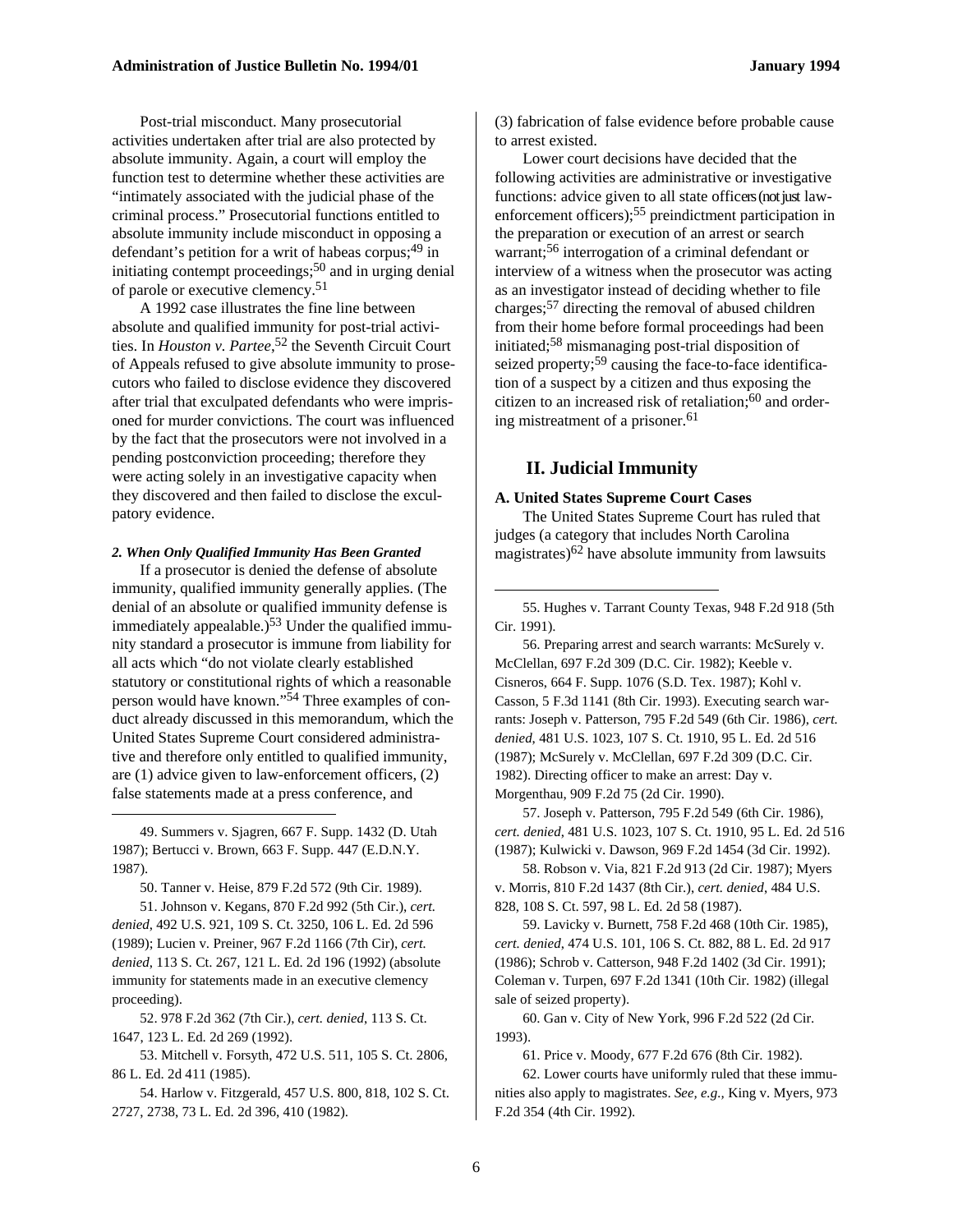for money damages for their judicial acts.63 Even acts that are alleged to be malicious or corrupt are accorded absolute immunity because the Court believes it is "a general principle of the highest importance to the proper administration of justice that a judicial officer, in exercising the authority vested in him, [should] be free to act upon his own convictions, without apprehension of personal consequences to himself."64

The earliest United States Supreme Court judicial immunity cases did not grant absolute immunity if a judge acted in the "clear absence of all jurisdiction."65 However, a judge acting in clear *excess* of jurisdiction would still be protected by absolute immunity. Illustrating the distinction, the Court in the 1872 landmark case, *Bradley v. Fisher*, gave the following examples:

[I]f a probate court, invested only with jurisdiction over wills and the settlement of estates of deceased persons, should proceed to try parties for public [offenses], jurisdiction over the subject of [offenses] being entirely wanting in the court, and this being necessarily known to its judge, his commission would afford no protection to him in the exercise of the usurped authority. But if on the other hand a judge of a criminal court, invested with general criminal jurisdiction over [offenses] committed within a certain district, should hold a particular act to be a public [offense], which is not by the law made an [offense], and proceed to the arrest and trial of a party charged with such an act . . . , no personal liability to civil action for such acts would attach to the judge, although those acts would be in excess of his jurisdiction. . . . <sup>66</sup>

In *Stump v. Sparkman*, decided in 1978, the United States Supreme Court again discussed the distinction between absence of jurisdiction and excess of jurisdiction.67 In that case the Court accorded absolute immunity to a judge who ordered the sterilization of a "slightly retarded" fifteen-year-old girl on the request of her mother. The sterilized woman and her husband sued several years later when they discovered the sterilization. (At the time of the procedure, the girl

 $\overline{a}$ 

was told she was having her appendix removed.) They alleged, and the Court accepted as true, that the judge had no statutory authority to issue such an order, the case itself was never given a docket number, and pleadings were not required. The plaintiffs therefore argued that the judge must have acted in the clear absence of jurisdiction. The Court disagreed. It reasoned that because the judge sat in a court of general jurisdiction, he was acting in *excess* of jurisdiction—not in the *absence* of jurisdiction.68 Some scholars believe that the case effectively ended the "absence of jurisdiction" exception, since the Court refused to apply it when the judge acted without legal authority, while inflicting great harm, and without providing any procedural due process to the girl.<sup>69</sup>

Two other exceptions have been carved out of the general absolute immunity rule for judges. The first is for administrative functions: absolute immunity extends only to judicial functions.<sup>70</sup> Just as the function-test analysis distinguishes a prosecutor's prosecutorial functions from administrative and investigative ones, so must a judge's judicial actions be distinguished from administrative ones. The United States Supreme Court has developed a two-factor test to determine if an act is judicial or administrative. First, the Court analyzes the "nature of the act itself," that is, whether it is a function normally performed by a judge. Second, the Court considers the expectations of the parties and whether they dealt with the judge in a judicial capacity.71 Additionally, the Court will refer to the common-law immunities granted to judges to determine if the immunities should be extended to Section 1983 lawsuits.

68. *Id.* at 357, 98 S. Ct. at 1105, 55 L. Ed. 2d at 339. 69. *See* ERWIN CHEMERINSKY, FEDERAL JURISDICTION 409 (1989); Irene M. Rosenberg, Stump v. Sparkman: *The Doctrine of Judicial Immunity*, 64 VA. L. REV. 833, 836 (1978) (*Stump* is a possible invitation to judicial lawlessness).

70. Judges are given absolute immunity for legislative or prosecutorial acts because, as this memorandum has noted, those acts are granted absolute immunity no matter who performs them. *See* Supreme Court of Virginia v. Consumers Union of the United States, 446 U.S. 719, 100 S. Ct. 1967, 64 L. Ed. 2d 641 (1980) (granting absolute immunity to Virginia Supreme Court for acts taken in its legislative capacity in promulgating the Virginia Code of Professional Responsibility, but denying absolute immunity in enforcing the code).

71. Stump v. Sparkman, 435 U.S. 349, 362, 98 S. Ct. 1099, 1107, 55 L. Ed. 2d 331, 342 (1978).

1

<sup>63.</sup> Stump v. Sparkman, 435 U.S. 349, 98 S. Ct. 1099, 55 L. Ed. 2d 331 (1978).

<sup>64.</sup> *Id.* at 355, 98 S. Ct. at 1104, 55 L. Ed. 2d at 338 [quoting Bradley v. Fisher, 80 U.S. 335, 347, 20 L. Ed. 646, 649 (1872)].

<sup>65.</sup> Bradley v. Fisher, 80 U.S. 335, 351, 20 L. Ed. 646, 651 (1872).

<sup>66.</sup> *Id.* at 352, 20 L. Ed at 651.

<sup>67. 435</sup> U.S. 349, 98 S. Ct. 1099, 55 L. Ed. 2d 331 (1978).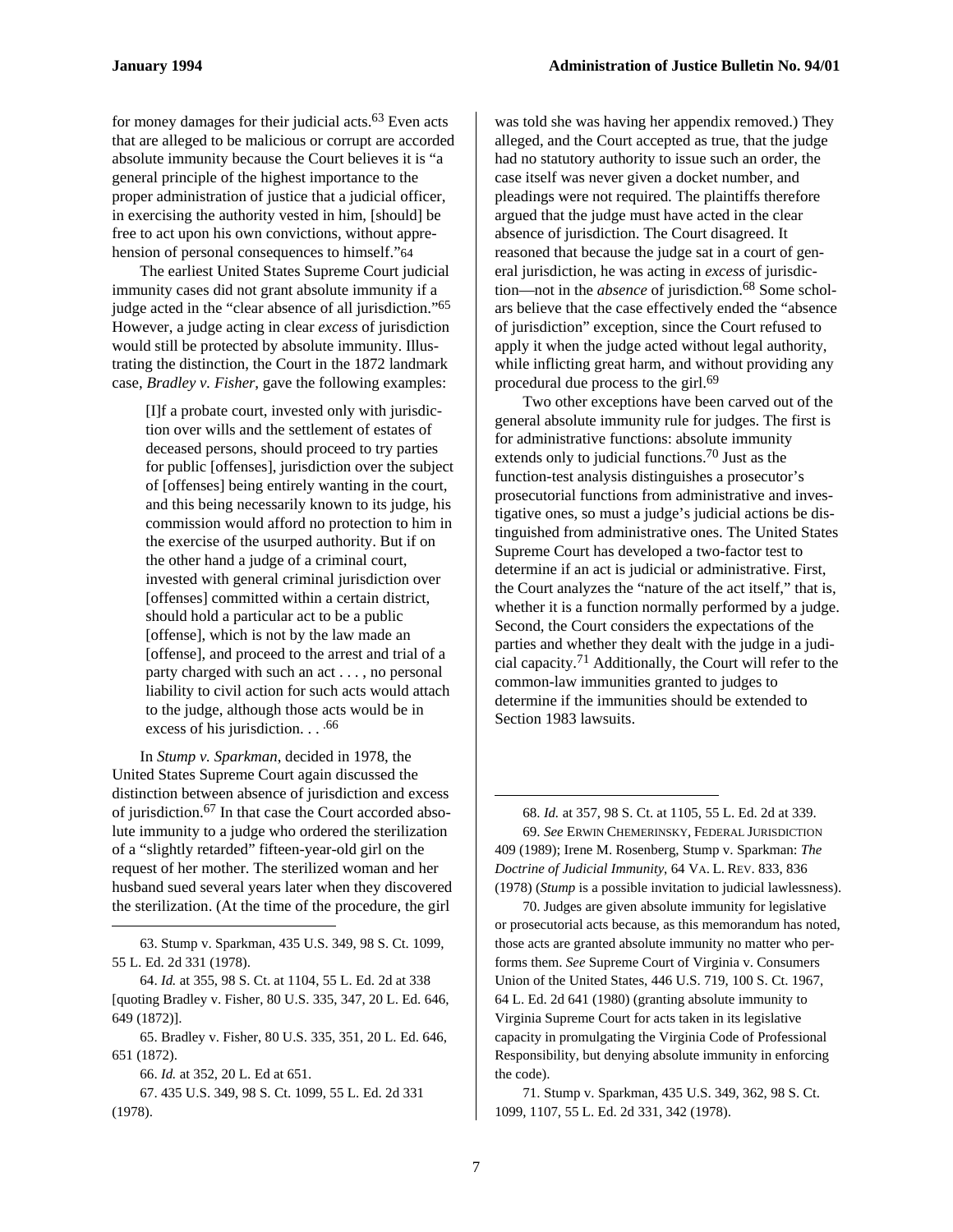The Court distinguished administrative and judicial functions in Forrester v. White, decided in 1988.72 The Court in Forrester refused to grant absolute immunity to a judge who fired a female probation officer in violation of the Fourteenth Amendment's equal protection clause. The Court reasoned that the hiring and firing of people is not a judicial function, because the judge cannot be meaningfully distinguished from any other executive branch official who is responsible for making employment decisions. Although the Court ruled that the judge in Forrester was not entitled to absolute immunity, it did not decide whether he could claim qualified immunity.

The Court's 1991 decision in Mireles v. Waco demonstrates that the line between judicial and administrative acts is not easy to draw.73 In Mireles, absolute immunity was granted to a judge who allegedly ordered two police officers to seize a public defender and to use excessive force in bringing him into the judge's courtroom. The public defender was grabbed by the officers in a hallway and dragged backwards and slammed through the swinging gates of the courtroom while the officers called him "vulgar and offensive names."74 The Court stated that the relevant inquiry was about the " 'function' of the act, not the 'act itself.' "75 Therefore while the Court did not consider the judge's command to use excessive force a "function normally performed by a judge," it did rule that the act of directing law-enforcement officers to bring counsel into a courtroom was a judicial, not administrative act. A judge does not lose absolute immunity from Section 1983 simply because he or she acted erroneously or maliciously.

The Court in *Pulliam v. Allen* developed the second exception to the general rule of absolute immunity: judges are not entitled to absolute immunity to lawsuits for prospective relief which result in an award of attorney's fees or costs.76 The case involved a judge's practice of requiring bond for nonjailable offenses and incarcerating those who could not make bail. The federal district court enjoined the judge from continuing this unconstitutional practice and awarded attorney's fees and costs to the plaintiffs under the Civil Rights Attorney's Fees Awards Act.77

72. 484 U.S. 219, 108 S. Ct. 538, 98 L. Ed. 2d 555 (1988).

 $\overline{a}$ 

77. This act is codified at 42 U.S.C. § 1988.

Because requiring bond clearly was a judicial act, the Court focused on the issue whether common-law immunities precluded an award of fees and costs. It determined that there were no immunities at common law to injunctive or declaratory relief. In addition, the Court found that Congress intended under Section 1988 to allow the award of attorney's fees even when monetary damages would be barred by absolute immunity (based on prosecutorial or judicial acts).78 The *Pulliam v. Allen* ruling would also apply to a prosecutor when injunctive or declaratory relief is granted against the prosecutor in a Section 1983 lawsuit.

In sum, the Court will grant judges absolute immunity from suit for monetary relief for their judicial acts unless (1) the judge was acting in "clear absence of all jurisdiction" or (2) the monetary relief consists of attorney's fees or costs awarded under Section 1988 in a lawsuit for injunctive or declaratory relief.

#### **B. Lower Court Rulings**

#### *1. The Scope of "Judicial Acts"*

As discussed previously, the United States Supreme Court has defined "judicial acts" broadly to include acts done in excess of jurisdiction, as long as the two-prong test of Stump v. Sparkman is met. The federal circuit courts of appeals in applying the test have granted absolute immunity in many cases. Some of the more extreme cases providing absolute immunity include a judge who allegedly singled out a juror and upbraided him for not voting for the death penalty;79 a judge who allegedly ordered a court reporter to alter a transcript after sentencing;<sup>80</sup> and a judge who allegedly ordered a party in a divorce proceeding to have a vasectomy as a condition of obtaining a favorable property settlement.81 Even a judge's act that predetermines the outcome of a judicial proceeding is entitled to absolute immunity.82 Of

79. Emory v. Peeler, 756 F.2d 1547 (11th Cir. 1985). 80. Green v. Maraio, 722 F.2d 1013 (2d Cir. 1983).

81. Scott v. Hayes, 719 F.2d 1562 (11th Cir. 1983).

82. Sparks v. Duvall County Ranch Co. Inc., 604 F.2d 976 (5th Cir. 1979) (en banc), *aff'd sub nom*. Dennis v. Sparks, 449 U.S. 24, 101 S. Ct. 183, 66 L. Ed. 2d 185 (1980) (the Supreme Court did not review the Seventh Circuit's ruling on absolute immunity); Dykes v. Housman, 776 F.2d 942 (11th Cir. 1985) (en banc); Harper v. Merkle, 638 F.2d 848 (5th Cir.), *cert. denied,* 454 U.S. 816, 102 S. Ct. 93, 70

<sup>73. 112</sup> S. Ct. 286, 116 L. Ed. 2d 9 (1991).

<sup>74.</sup> *Id.* at 287, 116 L. Ed. 2d at 13.

<sup>75.</sup> *Id.* at 288, 116 L. Ed. 2d at 15.

<sup>76. 466</sup> U.S. 522, 104 S. Ct. 1979, 80 L. Ed. 2d 565

<sup>(1984).</sup> 

<sup>78.</sup> However, the Court ruled in Supreme Court of Virginia v. Consumers Union of the United States, 446 U.S. 719, 100 S. Ct. 1967, 64 L. Ed. 2d 641 (1980) that attorney's fees may not be awarded in any action barred by absolute legislative immunity.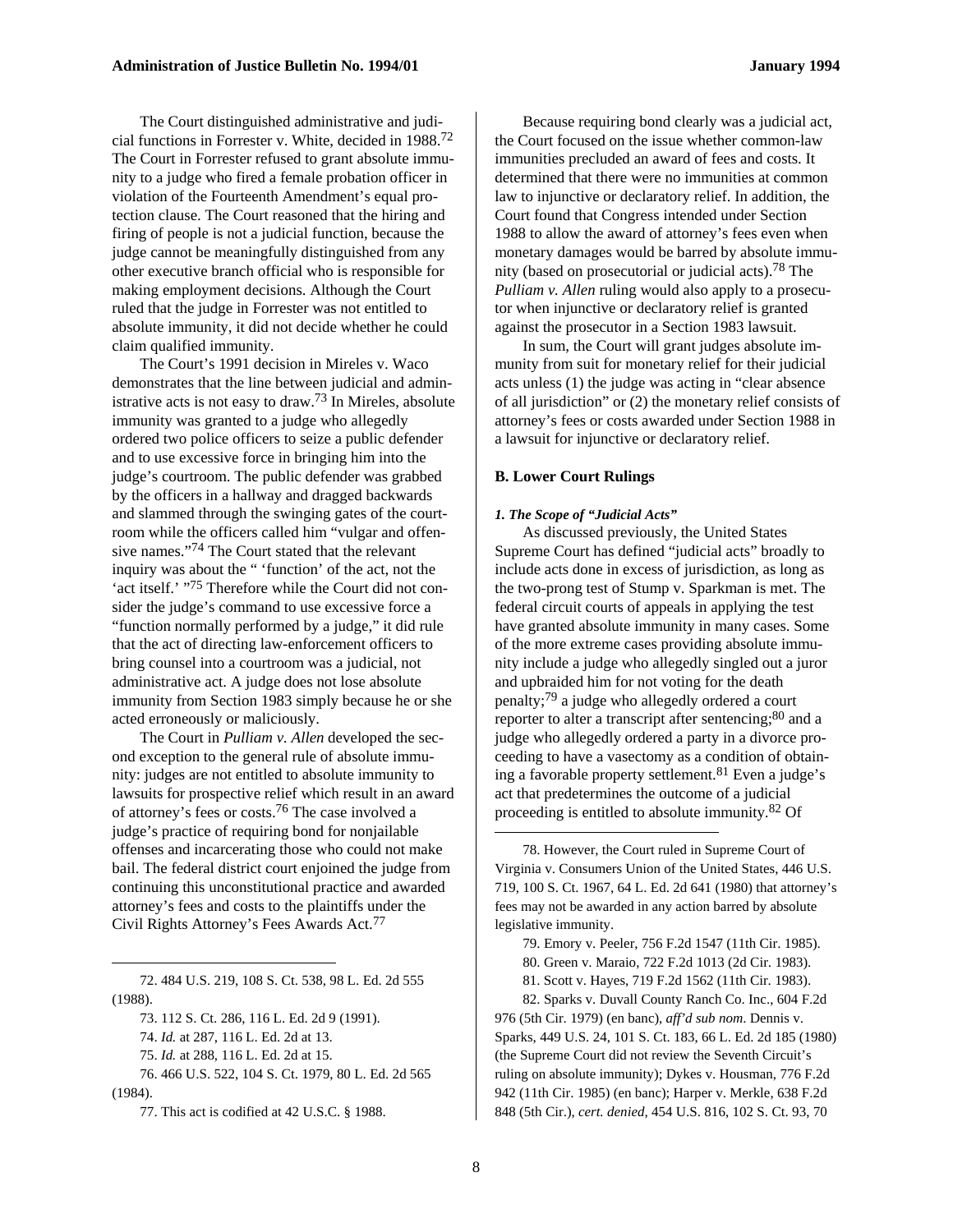$\overline{a}$ 

course, however, a judge would not be immune from criminal charges.

The Fifth Circuit Court of Appeals denied absolute immunity to a judge who allegedly (1) stopped a motorist on a highway for traffic violations (and then let him go), (2) directed a law-enforcement officer to go to the motorist's home to summon him to court the next day, and (3) charged the motorist with several criminal violations when he appeared in court. The court ruled that none of these acts were functions normally performed by a judge.<sup>83</sup>

*2. Judges Acting In "Clear Absence of All Jurisdiction"*  The circuit courts at one time disagreed whether judges have absolute immunity when they hear a case in which they have subject matter jurisdiction—but not personal jurisdiction—over a civil party or criminal defendant. In a 1980 case that has since been overruled, the Ninth Circuit ruled that subject matter and personal jurisdiction both must exist if a judge is to be protected by absolute immunity.84 However, the Eleventh Circuit in a 1985 case disagreed, relying on the Bradley v. Fisher case in which the "absence of jurisdiction" exception was framed.85 The United States Supreme Court in Bradley stated that the exception is invoked when there is a "clear absence of all jurisdiction over the subject matter."86 Although in quoting the Bradley language in Stump v. Sparkman the Court cut off the last four words, the Eleventh Circuit noted that several other circuit courts had since Bradley required only subject matter jurisdiction, and not personal jurisdiction as well.<sup>87</sup> The weight of authority in

L. Ed. 2d 85 (1981); John v. Barron, 897 F.2d 1387 (7th Cir. 1990); Martinez v. Winner, 771 F.2d 424 (10th Cir. 1985); Ashelman v. Pope, 793 F.2d 1072 (9th Cir. 1986) (en banc), *reversing* Rankin v. Howard, 633 F.2d 844 (9th Cir. 1980), *cert. denied*, 451 U.S. 939, 101 S. Ct. 2020, 68 L. Ed. 2d 326 (1981).

83. Malina v. Gonzales, 994 F.2d 1121 (5th Cir. 1993).

84. Rankin v. Howard, 633 F.2d 844 (9th Cir. 1980), *cert. denied*, 451 U.S. 939, 101 S. Ct. 2020, 68 L. Ed. 2d 326 (1981). *Rankin* was overruled in Ashelman v. Pope, 793 F.2d 1072 (9th Cir. 1986) (en banc). *See also* New Alaska Development Corp. v. Guetschow, 869 F.2d 1298 (9th Cir. 1989).

85. Dykes v. Housman, 776 F.2d 942 (11th Cir. 1985).

86. Bradley v. Fisher, 80 U.S. 335, 351, 20 L. Ed. 646, 651 (1872) (emphasis added).

87. *See* King v. Love, 766 F.2d 962, 965 (6th Cir. 1985) ("A judge acts in the clear absence of all jurisdiction if the matter upon which he acts is clearly outside of the subject matter jurisdiction of the court over which he presides"); Holloway v. Walker, 765 F.2d 517, 523 (5th Cir.), *cert. denied*, 474 U.S. 1037, 106 S. Ct. 605, 88 L. Ed. 2d 583

the circuit courts favors absolute immunity even in the absence of personal jurisdiction.<sup>88</sup> The United States Supreme Court would likely rule the same way.89

## **III. Public Defender Immunity**

#### **A. United States Supreme Court Cases**

As previously discussed, the United States Supreme Court ruled in *Polk County v. Dodson* that the traditional adversarial functions performed by a public defender are considered private and therefore not done "under color of state law" for purposes of Section 1983.90 The issue of immunity is moot because the public defender is not a state actor and has no potential liability. Therefore a public defender may not be sued under Section 1983 for monetary or injunctive relief when the public defender has exercised independent professional judgment in a criminal proceeding.

There are situations, however, where the public defender is not acting as an adversary to the state's interests. In those cases the public defender can qualify as a state actor and thus be subject to suit under Section 1983, unless protected by absolute or qualified immunity. In *Branti v. Finkel*, the United States Supreme Court considered a public defender a state actor when he allegedly fired two assistant public defenders for their political beliefs.<sup>91</sup> Immunity for the public defender was not discussed in *Branti* because the plaintiffs only asked for injunctive relief—namely, their reinstatement as public defenders. No other case has come before the Court exploring a public defender's potential immunity from suit for monetary damages when the public defender is not acting on behalf of a criminal defendant.

Even though a public defender is not considered a state actor when serving a client's needs, a public defender can be subject to suit under Section 1983

(1985) ("Where a judge does not clearly lack all subject matter jurisdiction, he does not clearly lack *all* jurisdiction") (emphasis in original); Green v. Maraio, 722 F.2d 1013 (2d Cir. 1983) (no personal jurisdiction, but subject matter jurisdiction sufficient for absolute immunity).

88. The Fourth Circuit is in accord with the other circuits. King v. Myers, 973 F.2d 354 (4th Cir. 1992).

89. The court in Stump v. Sparkman, 435 U.S. 349, 363, 98 S. Ct. 1099, 1108, 55 L. Ed. 2d 331, 343 (1978), also advocated a broad construction of the scope of a judge's jurisdiction.

90. 454 U.S. 312, 102 S. Ct. 445, 70 L. Ed. 2d 509 (1981).

91. 445 U.S. 507, 100 S. Ct. 1287, 63 L. Ed. 2d 574 (1980).

1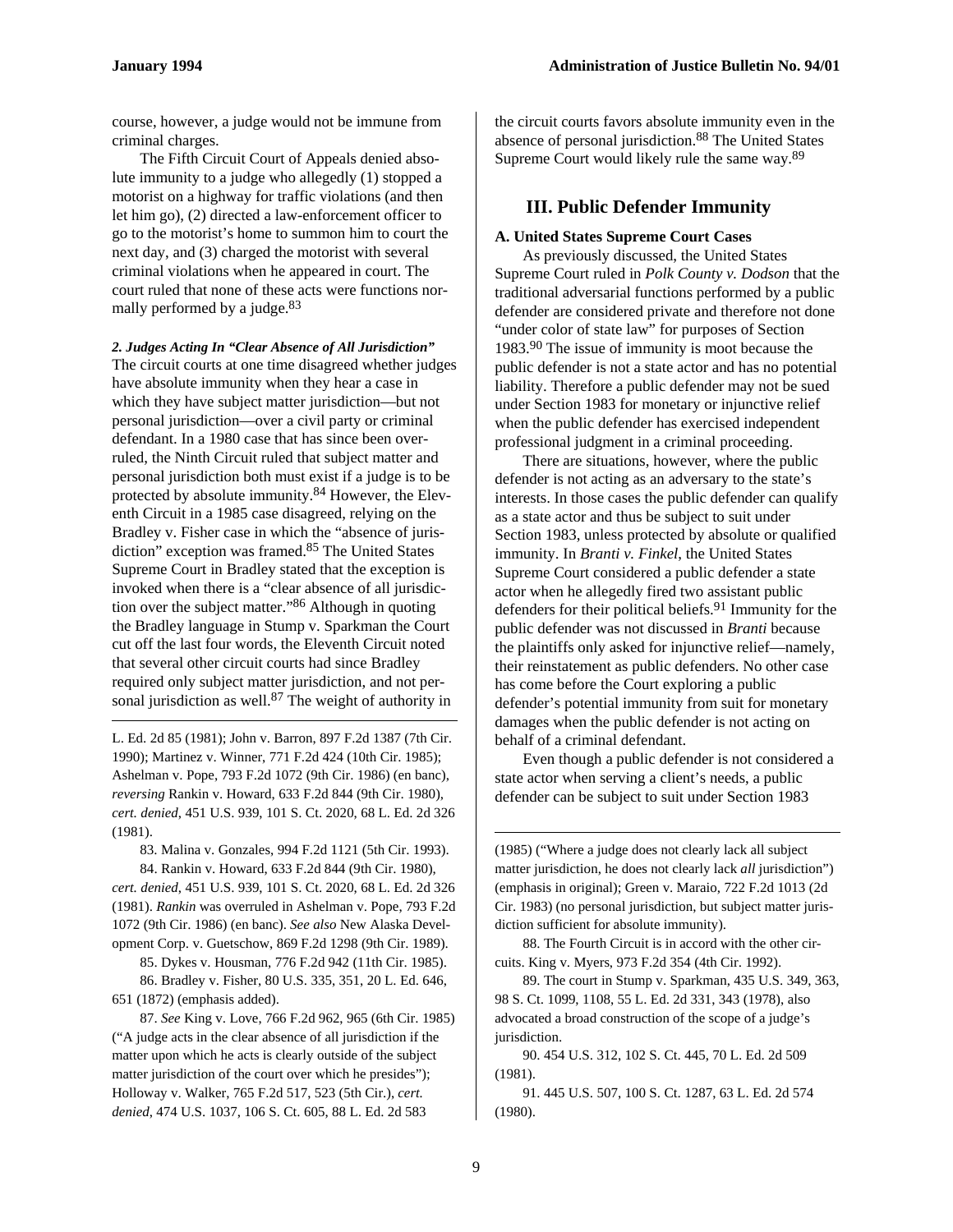when involved in joint action with a state official. The Court in *Dennis v. Sparks* ruled that a Section 1983 action could be brought against private parties who allegedly conspired with a judge to violate the plaintiff's constitutional rights. $92$  The private person who conspired with a judge in the *Dennis* case was not granted judicial immunity even though the judge was absolutely immune from suit. The Court reasoned that there was no historical evidence that judicial immunity insulated private people who corruptly conspired with a judge. $93$  (The applicability of qualified immunity was not reached in that case.)

The Court in Tower v. Glover extended this rationale to public defenders.<sup>94</sup> It ruled that they are not immune for intentional misconduct committed in a conspiracy with a state actor. The plaintiff in Tower alleged that two public defenders who represented him in a burglary charge conspired with judges to secure his conviction. He asked for \$5 million in punitive damages from each public defender. Finding no historical immunity for public defenders at common law, the Court was faced with the public policy argument that public defenders should be accorded the same immunities as judges and prosecutors. The Court, however, rejected this argument. It stated that only Congress had the power to create new immunities for Section 1983 actions.<sup>95</sup> Therefore the Court refused to grant absolute immunity to public defenders.

The most recent United States Supreme Court case dealing with this issue, *Wyatt v. Cole*, ruled that private people sued under Section 1983 for conspiratorial activities are not entitled to *any* immunity.96 Although the case did not directly confront the issue of public defenders engaged in joint activities with public officials, the case law established in *Dennis* and *Tower* would indicate that public defenders also would not be protected by any kind of immunity under those circumstances.

#### **B. Lower Court Rulings**

 $\overline{a}$ 

Determining whether a particular action taken by a public defender is more in line with the reasoning of Polk County or with Branti may be difficult for lower courts. According to the Polk County decision, public defenders are not state actors when performing a

92. 449 U.S. 24, 101 S. Ct. 183, 66 L. Ed. 2d 185 (1980).

"lawyer's traditional function." But the question remains how that classification is to be made.

A circuit court that addressed this issue chose a broad interpretation of "traditional function." In Eling v. Jones a group of incarcerated, indigent prisoners sued the state public defender's office for failing to furnish copies of transcripts without cost. $97$  The prisoners claimed that the public defender's office was performing an "administrative function" that constituted state action. The court disagreed. It stated that the decision whether or not to order copies of a transcript for a particular defendant was an exercise of "independent professional judgment in a criminal proceeding," which brought the case "squarely within the Supreme Court's holding" in Polk County.98

#### **IV. Immunities for State Torts**

An action may be successfully brought under Section 1983 only if the United States Constitution or a federal statute has been violated.99 If a lawsuit is not available under Section 1983, plaintiffs may sue under a state tort theory (malicious prosecution, trespass, etc.).100 However, immunities similar to those granted to public officials under Section 1983 often will be granted by North Carolina courts for state torts.<sup>101</sup>

97. 797 F.2d 697 (8th Cir.), *cert. denied*, 480 U.S. 917, 107 S. Ct. 1371, 94 L. Ed. 2d 687 (1986).

98. *Id.* at 699.

 $\overline{a}$ 

99. Clark v. Link, 855 F.2d 156 (4th Cir. 1988); Kulwicki v. Dawson, 969 F.2d 1454 (3d Cir. 1992) (defamation not recognized under Section 1983 because injury to reputation is not a federal constitutional violation).

100. Plaintiffs who sue under Section 1983 often allege state tort claims so that all issues may be decided in one lawsuit.

101. *See, e.g.,* State *ex rel.* Jacobs v. Sherard, 36 N.C. App. 60, 243 S.E.2d 184, 188 (1978) (claims of malicious prosecution and trespass under state law were dismissed because prosecutor had absolute immunity); White v. Williams, 111 N.C. App. 879, 433 S.E.2d 808 (1993) (prosecutors were entitled to absolute immunity for actions taken in their official capacities).

North Carolina courts have not decided whether public defenders have immunity from malpractice lawsuits. Other state courts are divided. *Compare* Dziubak v. Mott, 503 N.W.2d 771 (Minn. 1993) (public defenders have immunity) *with* Spring v. Constantino, 362 A.2d 871 (Conn. 1975) (public defenders do not have immunity); Reese v. Danforth, 406 A.2d 735 (Pa. 1979) (similar ruling).

<sup>93.</sup> *Id.* at 29, 101 S. Ct. at 187, 66 L. Ed. 2d at 190. 94. 467 U.S. 914, 104 S. Ct. 2820, 81 L. Ed. 2d 758 (1984).

<sup>95.</sup> *Id.* at 923, 104 S. Ct. at 2826, 81 L. Ed. 2d. at 766. 96. 112 S. Ct. 1827, 118 L. Ed. 2d 504 (1992).